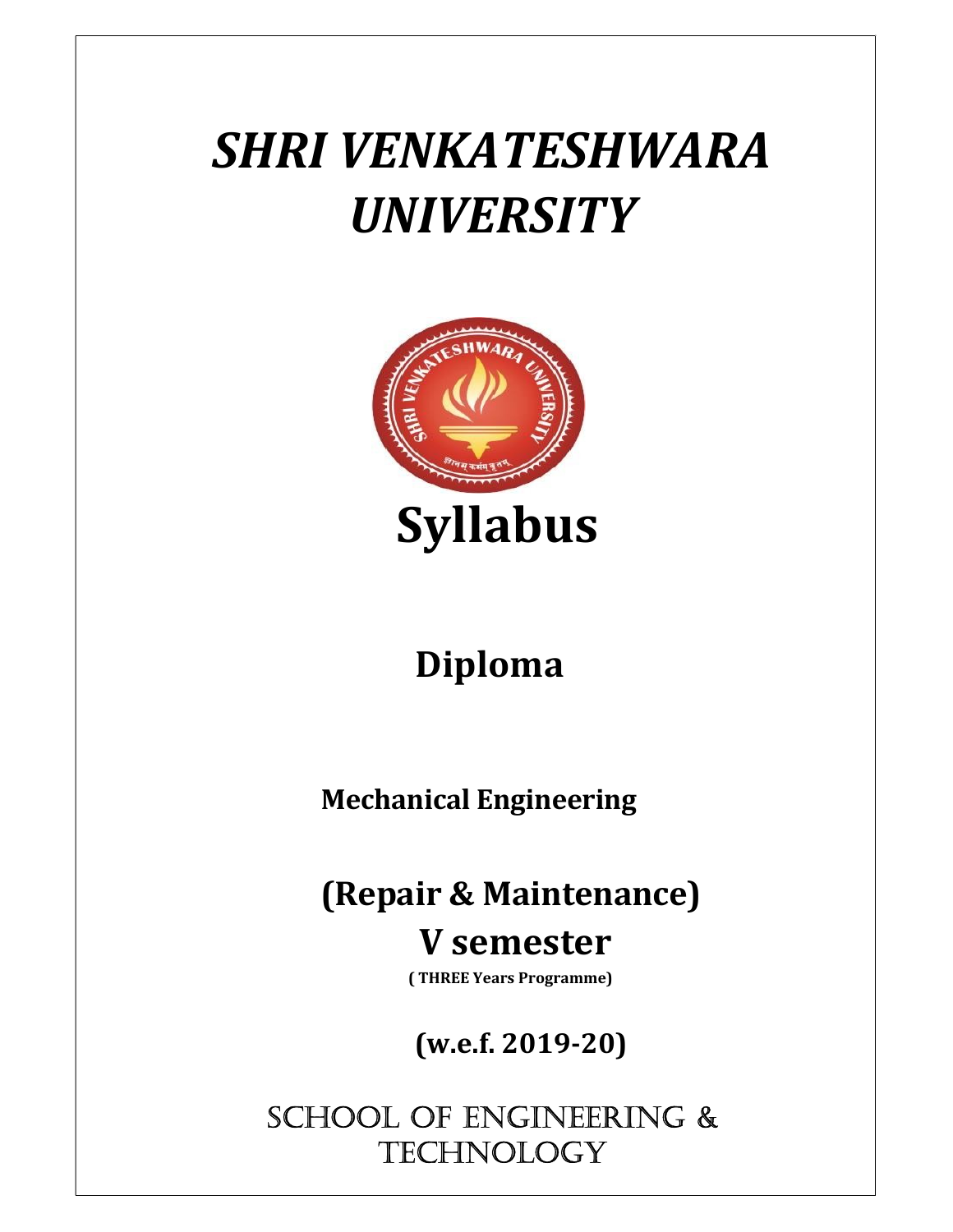| SI                                   |                                | <b>Subject</b>                                                         | <b>Periods</b>        |                       |                       |                                      | <b>Evaluation Scheme</b>             |                                             |                                             |           | <b>End Semester</b>   |                  |                         |
|--------------------------------------|--------------------------------|------------------------------------------------------------------------|-----------------------|-----------------------|-----------------------|--------------------------------------|--------------------------------------|---------------------------------------------|---------------------------------------------|-----------|-----------------------|------------------|-------------------------|
| $\epsilon$<br>$\boldsymbol{N}$<br>0. | <b>Subject</b><br><b>Codes</b> |                                                                        | L                     | $\boldsymbol{T}$      | $\boldsymbol{P}$      | $\boldsymbol{C}$<br>$\boldsymbol{T}$ | $\boldsymbol{T}$<br>$\boldsymbol{A}$ | <b>Tot</b><br><i>al</i>                     | $\boldsymbol{P}$<br>$\overline{\mathbf{S}}$ | <b>TE</b> | $\boldsymbol{P}$<br>E | <b>Tot</b><br>al | <b>Credit</b>           |
| $\it 1$                              | $PRM -$<br>501                 | <b>Tool</b><br>Engineering                                             | 3                     | $\boldsymbol{\theta}$ | $\theta$              | 20                                   | 10                                   | 30                                          |                                             | 70        |                       | 100              | $\overline{3}$          |
| $\overline{a}$                       | <b>PRM-502</b>                 | <b>Vehicle Testing</b>                                                 | 3                     | $\boldsymbol{\theta}$ | $\boldsymbol{\theta}$ | 20                                   | 10                                   | 30                                          |                                             | 70        |                       | 100              | $\overline{\mathbf{3}}$ |
| $\mathfrak{Z}$                       | <b>PAE-504</b>                 | <b>Earth Moving</b><br><b>Equipments</b><br>& Farm<br><b>Machinery</b> | $\overline{3}$        | $\theta$              | $\boldsymbol{\theta}$ | 20                                   | 10                                   | 30                                          |                                             | 70        |                       | 100              | $\mathfrak{Z}$          |
| $\overline{4}$                       | <b>PAE -505</b>                | <b>Mechatronics</b>                                                    | $\overline{3}$        | $\theta$              | $\theta$              | 20                                   | 10                                   | 30                                          |                                             | 70        |                       | 100              | $\overline{3}$          |
| $\overline{5}$                       | <b>PAE-501</b>                 | Automobile<br>Component<br><b>Design</b>                               | $\mathfrak{Z}$        | $\theta$              | $\boldsymbol{\theta}$ | 20                                   | 10                                   | 30                                          |                                             | 70        |                       | 100              | $\overline{3}$          |
| 6                                    | <b>PRM-511</b>                 | <b>Tool Engineering</b><br>Lab                                         | $\boldsymbol{\theta}$ | $\boldsymbol{\theta}$ | $\overline{a}$        |                                      |                                      |                                             | 10                                          |           | 15                    | 25               | $\mathbf{1}$            |
| $\overline{7}$                       | <b>PAE -511</b>                | Automobile<br>Component<br>Design Lab                                  | $\theta$              | $\theta$              | $\overline{a}$        |                                      |                                      |                                             | 10                                          |           | 15                    | 25               | $\mathbf{1}$            |
| 8                                    | <b>PRM-513</b>                 | <b>Summer</b><br>Internship-II                                         | $\boldsymbol{\theta}$ | $\boldsymbol{\theta}$ | $\boldsymbol{\theta}$ |                                      |                                      |                                             | 50                                          |           |                       | 50               | $\overline{3}$          |
| $\overline{9}$                       | <b>PRE-514</b>                 | Project Phase -I                                                       |                       | $0 \mid 0 \mid$       | $\overline{4}$        |                                      |                                      |                                             | 50                                          |           | 50                    | 100              | $\overline{2}$          |
|                                      |                                |                                                                        |                       |                       |                       |                                      |                                      |                                             |                                             |           |                       | 700              | 22                      |
|                                      |                                |                                                                        |                       |                       |                       |                                      |                                      | Summer Internship-II (6 weeks) after IV Sem |                                             |           |                       |                  |                         |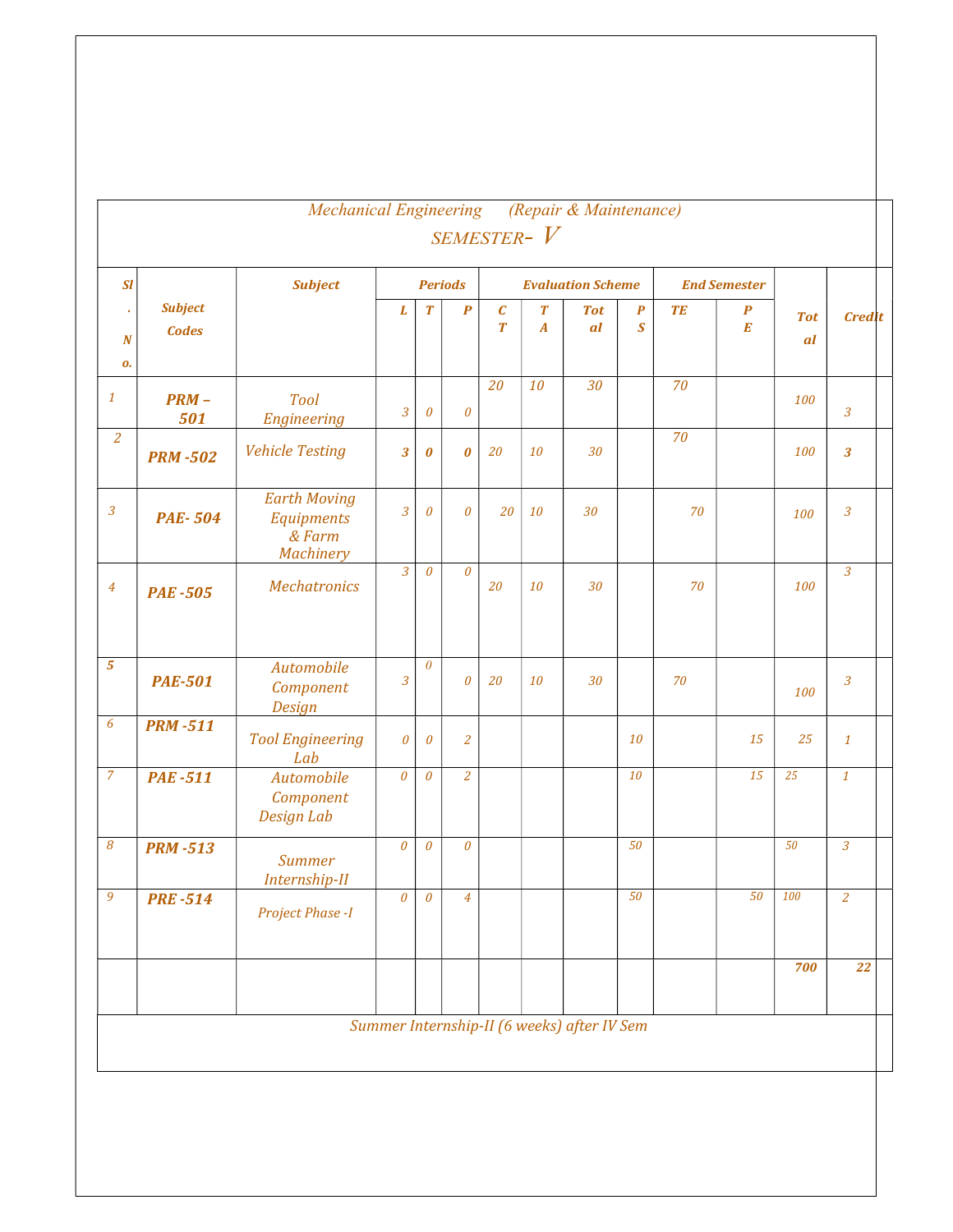| <b>Course Code</b>       | <b>PRM-501</b>          |
|--------------------------|-------------------------|
| <b>Course Title</b>      | <b>TOOL ENGINEERING</b> |
| <b>Number of Credits</b> | (L: 3, T: 0, P: 0)      |
| <b>Prerequisites</b>     | NH.                     |
| <b>Course Category</b>   | РF                      |

Course Objectives:

- To understand metal cutting and forming process and factors affecting machinability.
- To develop knowledge of tools, dies and tool materials.
- To understand processes for increased productivity and quality.

Course Content:

UNIT-I: Metal Cutting: Mechanics of Metal cutting; requirements of tools; cutting forces; types of chips; chip thickness ratio; shear angle ; simple numericals only; types of metal cutting process; orthogonal; oblique and form cutting;

Cutting fluids: types; characteristics and applications.

Tool wear: Types of wear; Tool life; Tool life equations.

Unit-II: Machinability: definition; factors affecting machinability; machinability index.

Tool materials: Types; characteristics; applications; Heat treatment of tool steels; Specification of carbide tips; Types of ceramic coatings.

Cutting Tool Geometry: Single point cutting tool; drills; reamers; milling; cutters.

Unit-III: Types of dies and construction: Simple Die; Compound Die; Progressive Die; Combination Die.

Punch & Die mountings: pilots; strippers; misfeed detectors; Pressure Pads; Knock outs; stock guide; Feed-Stop; guide bush; guide pins.

Unit-IV: Die Design Fundamentals: Die Operations; blanking; piercing; shearing; cropping; notch-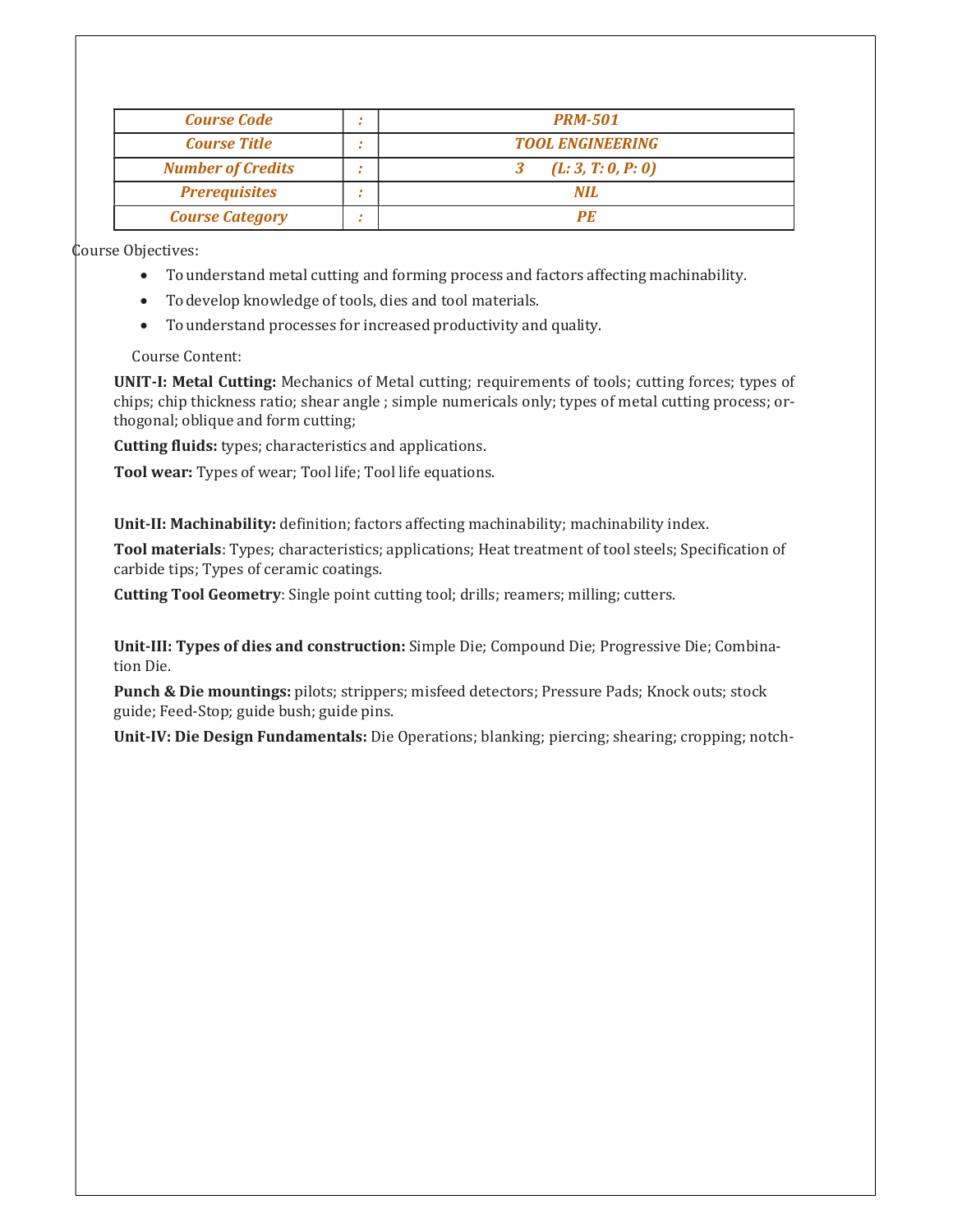ing; lancing; coining; embossing; stamping; curling; drawing; bending; forming; Die set; Die shoe; Die area; Calculation of clearances on die and punch for blanking and piercing dies; Strip layout; Calculation of material utilization factor.

Unit-V: Forming Dies: Bending methods; Bending Dies; bend allowance; spring back; spanking; bending pressure; pressure pads; development of blank length.

Drawing: operations; Metal flow during drawing; Calculation of Drawing blank size; variables affecting metal flow during drawing; single action and double action dies; combination dies.

Fundamentals of other Tools: Constructional features of - Pressure Die casting dies; metal extrusion dies; injection molding dies; forging dies; plastic extrusion dies.

Reference Books:

- 1. Tool Design Donaldson Anglin, Tata McGraw Hill.
- 2. Production Technology- H.M.T.Jain, Tata McGraw Hill.
- 3. A Text Book of Production engineering P.C. Sharma, S.Chand & Co.
- 4. Production Technology, R.K.Jain, Khanna Publishers.

Course outcomes:

At the end of the course, the student will be able to:

| CO1              | Understand concepts, principles and procedures of tool engineering                                    |
|------------------|-------------------------------------------------------------------------------------------------------|
| CO <sub>2</sub>  | Classify and explain various tools and tool operations                                                |
| CO <sub>3</sub>  | Select proper tool and a die for a given manufacturing operation to achieve highest produc-<br>tivity |
| ICO <sub>4</sub> | Estimate tool wear and tool life                                                                      |

| <b>Course Code</b>             | ٠ | <b>PRM-505</b>      |
|--------------------------------|---|---------------------|
| Course Title                   | ٠ | <b>MECHATRONICS</b> |
| Number of Credits              | ٠ | (L: 3, T: 0, P: 0)  |
| Prerequisites<br>(Course code) |   | <b>NIL</b>          |
| <b>Course Category</b>         |   | РF                  |

Course Objectives:

- To understand the basic concepts and characteristics of measurement systems.
- To learn various types of sensors and transducers various mechanical, electrical and pneumatic actuation systems.
- To learn various mechanical, electrical and pneumatic actuation systems.
- To learn the concepts of digital communications and develop PLC programs.
- To evaluate the performance of mechatronic systems.

Course Content:

UNIT-I: Introduction to Mechatronics: Mechatronics; Importance of Mechatronics; Systems: Mea-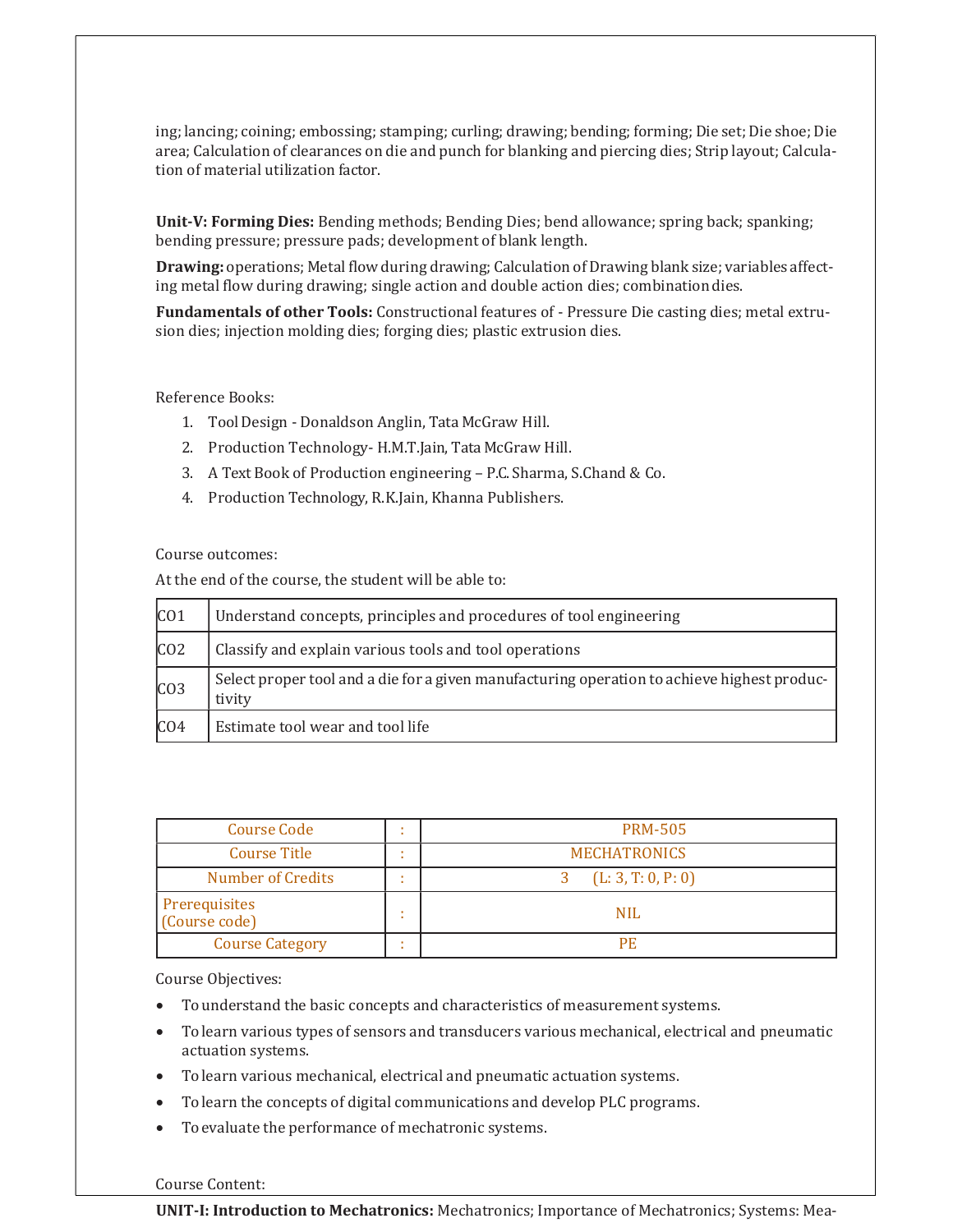surement systems; Control systems and their types; Closed-loop control System; Automatic water level controller; Sequential controllers-washing machine

Measurement System terminology: Displacement, Position & Proximity Sensors; Velocity and Motion Sensors; Force Sensors; Fluid Pressure Sensors; Flow Sensors; Liquid Level Sensors; Temperature Sensors; Light Sensors; Selection of Sensors.

Unit-II:Mechanical Actuation Systems: Types of motion; Freedom and constraints; Loading; Gear Trains; Pawl & Ratchet; Belt & Chain drives; Bearings: Selection, Ball & Roller bearings; Mechanical aspects of motor selection.

Electrical Actuation Systems: Switches & Relays; Solenoids; D.C Motors; A.C.Motors; Stepper Motors: Specifications and Control of stepper motors; Servomotors: D.C Servomotor and A.C Servomotor.

Pneumatic & Hydraulic Systems: Power supplies; DCV; PCV; Cylinders; Rotary actuators.

Unit-III:Mathematical Model: Introduction to Mathematical model; Mechanical System building blocks; Electrical System building blocks; Fluid System building blocks; Thermal System building blocks.

System Model: Engineering.Systems: Rotational, Translational Systems; Electro-Mechanical System; Hydro-Mechanical System.

Input/Output Systems: Interfacing; Input/output ports; Interface requirements: Buffers, Handshaking, Polling and interrupts, Serial interfacing; Introduction to PIA; Serial communications interface; Example of interfacing of a seven-segment display with a decoder.

Unit-IV: Programmable Logic Controller (PLC): Definition; Basic block diagram and structure of PLC; Input/Output processing; PLC Programming: Ladder diagram, its logic functions, Latching and Sequencing; PLC mnemonics; Timers; Internal relays and Counters; Shift registers; Master and Jump Controls; Data handling; Analog input/output; Selection of PLC.

Unit-V: Design Examples & Advanced Applications in Mechatronics: Design process stages;